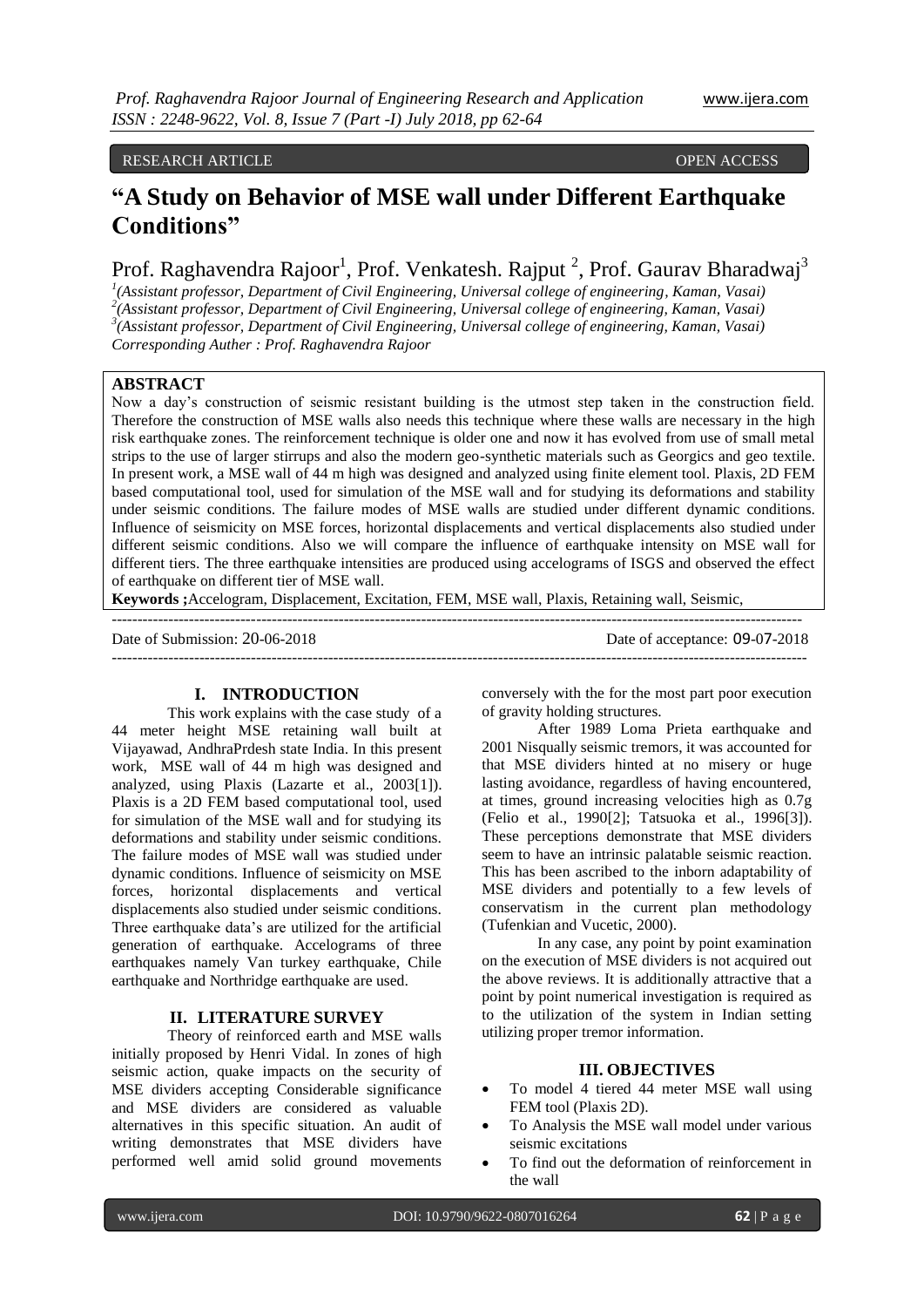- To find maximum horizontal and vertical displacements
- To study the deformation of each tier under the seismic condition

## **IV. METHADOLOGY**

The simulation of earthquake is done using accelograms provided by USGS. The plane strain model of fine mesh generation is done using Plaxis 2D. The wall is modeled for undrained condition and plain strain condition with Mohr-Coulomb model. The wall face is modeled using plate elements and assumption is that plain strain state stresses. The wall is constructed and modeled in 4 tiers, each of 11 meters high. This wall is modeled using Plaxis software for three different earthquake conditions keeping same lengths of reinforcements. For the simulation purpose the corrected aacelegrams Van turkey earthquake, Chile earthquake and Northridge earthquake are used. The typical acceleogram of Van turkey earthquake is shown below.



**Fig 1:** Van turkey earthquake aacelogram

The wall geometry and the properties of soils are given below. Here we can get the deformation of the structure, stresses on the structure and also we can find the acceleration and velocity on the reinforcement as well as wall structure.

| Mohr-Coulomb     |                      | Backfill soil |
|------------------|----------------------|---------------|
| Type.            | Unit                 | Undrained     |
| Gamma sat        | KN/m <sup>3</sup>    | 20            |
| Gamma dry        | KN/m <sup>1</sup>    | 18            |
| C <sub>rad</sub> | KN/m2                | 10            |
| v                |                      | 0.3           |
| Phi              | Degree               | 30            |
| Kx               | m/day                | 0,0           |
| Emt              | KN/m <sup>2</sup>    | 6000          |
| K.               | m/day                | 0.0           |
| Psi              | Degree               | 0.0           |
| $G_{\text{ref}}$ | [KN/m <sup>r</sup> ] | 2307.692      |
| E <sub>ast</sub> | $[KN/m^2]$           | 8076.923      |

**Table 1: Soil data sets parameters V. RESULT AND DISCUSSION**

The graphs show that the magnitude of earthquake impacts on the deformation of MSE wall. It is also observed that epicentre distance also plays vital role in the analysis process. It was observed that in case of Ocean side earthquake the magnitude was 5.40 and epicentre distance was also less which is 71.80 Km. The resulted analysis showed that the deformation is maximum in this case. . It observed that total deformation is 3.14m. Whereas in case of Chile earthquake the moment magnitude is as high as 8.80 and the epicentre distance is also high, the resulted deformation is lesser. It observed that total deformation is 1.26 m only.



earthquake

The wall shows the total deflection of 2.31 m after the simulation. The deformation was more at the top and decreases downwards. The red color in the shading contour indicates the maximum deflection at top of the wall and the blue color contours indicates the lesser deformation as compared to upper part of the wall.

#### **VI. CONCLUSION**

From the study we can conclude that, as the magnitude of earthquake increases, wall deformations were increased. And also, deformations obtained for all four earthquake excitations depend on epicentral distance. It is seen that Earthquake with higher magnitude and shorter epicentral distance shows higher deformations compared to other earthquakes.

From above study the following conclusions can be drawn. The present study shows the results of FEM method, in which analyzed values are in well acceptable ranges and are in good agreement. Finite element modeling shows the maximum horizontal and vertical movements/displacement of MSE wall at its top, at foundation and at reinforced soil zones. Also the study gives the effect of soil and reinforcements on stability of mechanically stabilized earth retaining wall. As reinforcement is kept constant the deformations observed increasing in higher walls.